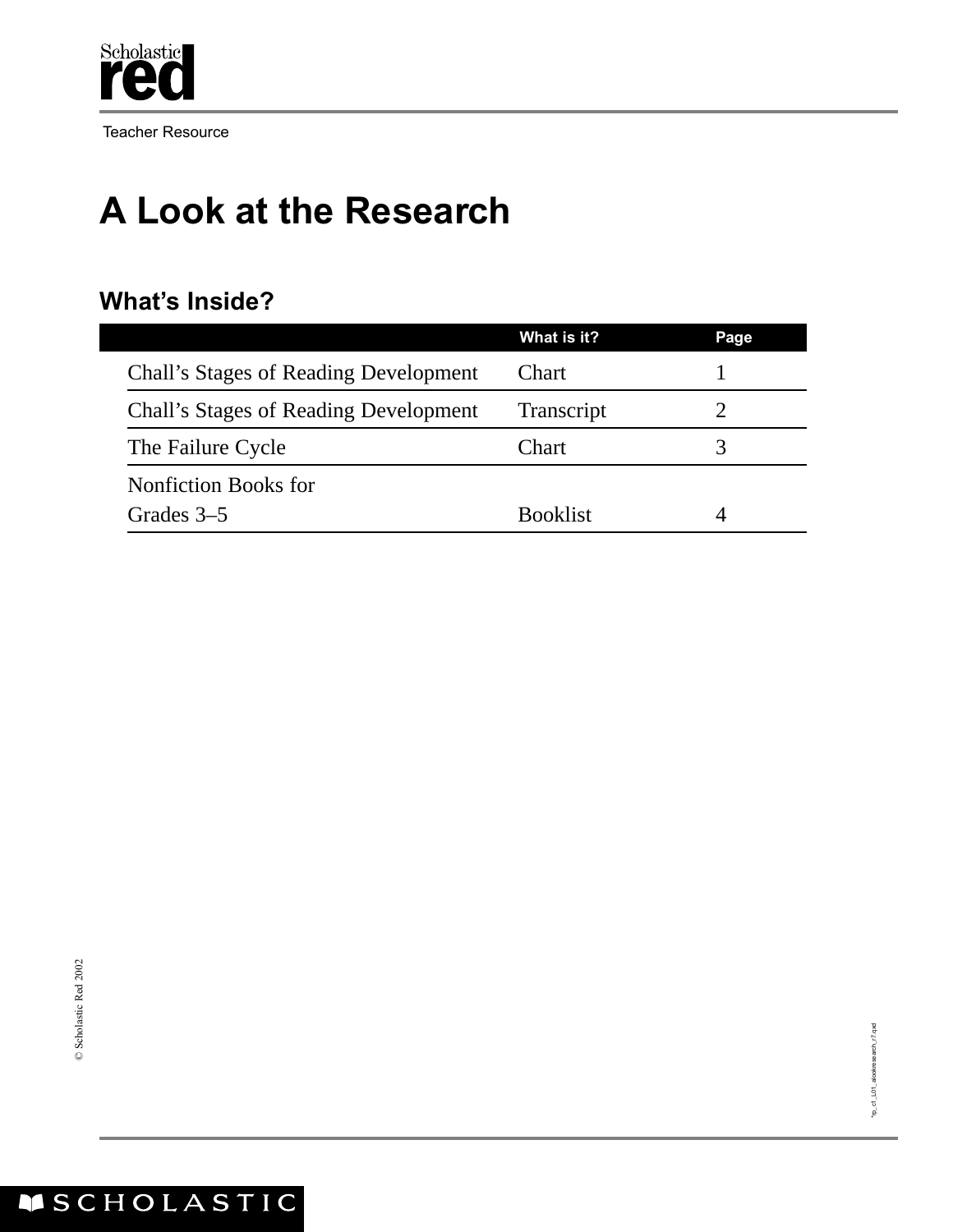

A Look at the Research ■ *Chart*

# **Chall's Stages of Reading Development**



Oral language development **Expand vocabularies** 

**Stage 1 Initial Reading Stage 1 Initial Reading** Letters represent sounds

**Stage 2 Confirmation and Fluency <b>Example 2 Confirmation and Fluency Understand multiple points of view** Decoding skills

**Stage 0 Prereading Stage 3 Reading for Learning "the New"** Build background and world knowledge

Sound-spelling relationships **Stage 4 Multiple Viewpoints** Analyze texts critically

Fluency **Stage 5 Construction and Reconstruction** Additional strategies Construct understanding based on analysis and synthesis

\*m\_c1\_L01\_alookresearch\_r7.qxc \*rp\_c1\_L01\_alookresearch\_r7.qxd

Adapted from *Stages of Reading Development* by Jeanne Chall. Copyright © 1983 by Jeanne Chall. Reproduced by permission of McGraw-Hill.

© Scholastic Red 2002

C Scholastic Red 2002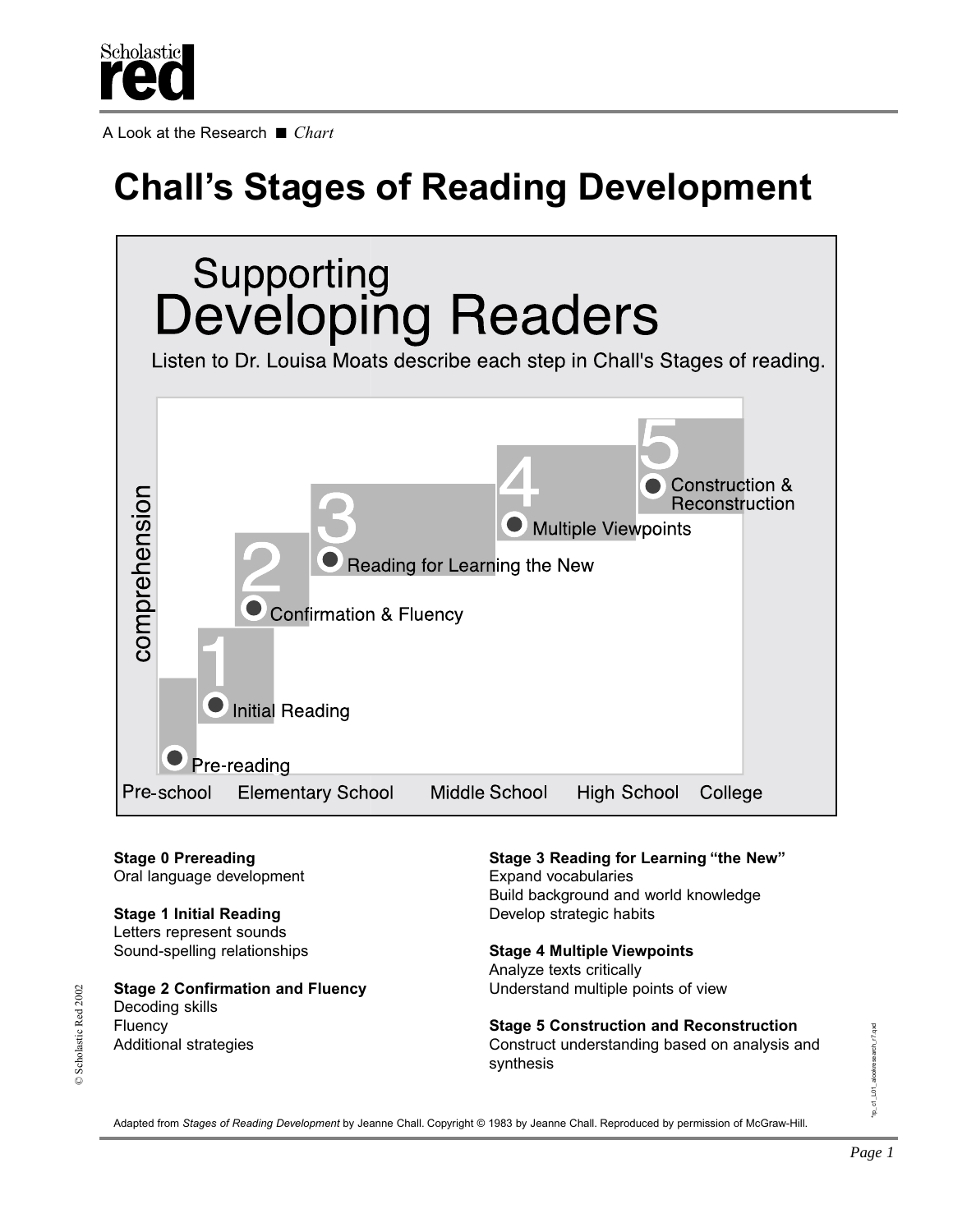

A Look at the Research ■ *Transcript*

### **Chall's Stages of Reading Development**

According to renowned professor Dr. Jeanne Chall, students proceed through predictable stages of learning to read. During the pre-reading stage up until about 6 years old, children begin to control language. By the time students reach kindergarten they should have some print knowledge and vocabularies of about 6,000 words. Many children can write their names.

In stage 1, children develop a sense of the alphabetic principle and use sound-spelling relationships. Through grades 2 and 3, the second stage of reading, students develop their decoding skills, their fluency and additional strategies to make meaning from text. Stage 3, which lasts from grades 4 through 8 is a time when students encounter wide varieties of texts and contexts, and all the reading demands that accompany these experiences. They must extend their vocabularies if they are to effectively obtain information from text; the texts also extend the background experiences and strategic habits of readers.

In stages 4 and 5, through high school and college, the language and cognitive demands of readers increase, and they are expected to analyze texts critically and understand multiple points of view. By stage 5, reading is considered truly constructive, that is readers take in significant range of information and construct their own understanding for their own individual uses based on analysis and synthesis.

"m\_c1\_L01\_alookresearch\_r7.qxd \*rp\_c1\_L01\_alookresearch\_r7.qxd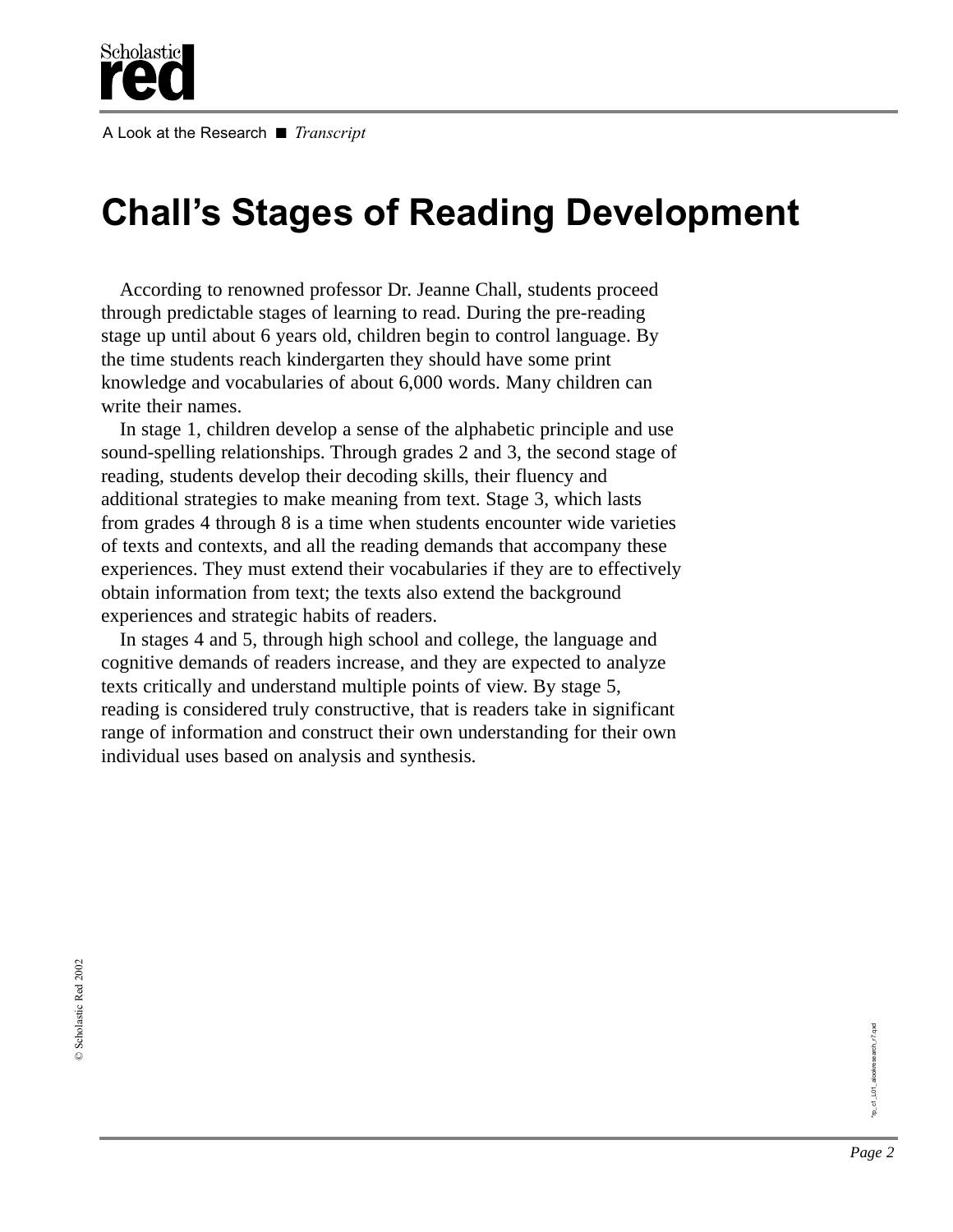

A Look at the Research ■ *Chart*



\*rp\_c1\_L01\_alookresearch\_r7.qxd